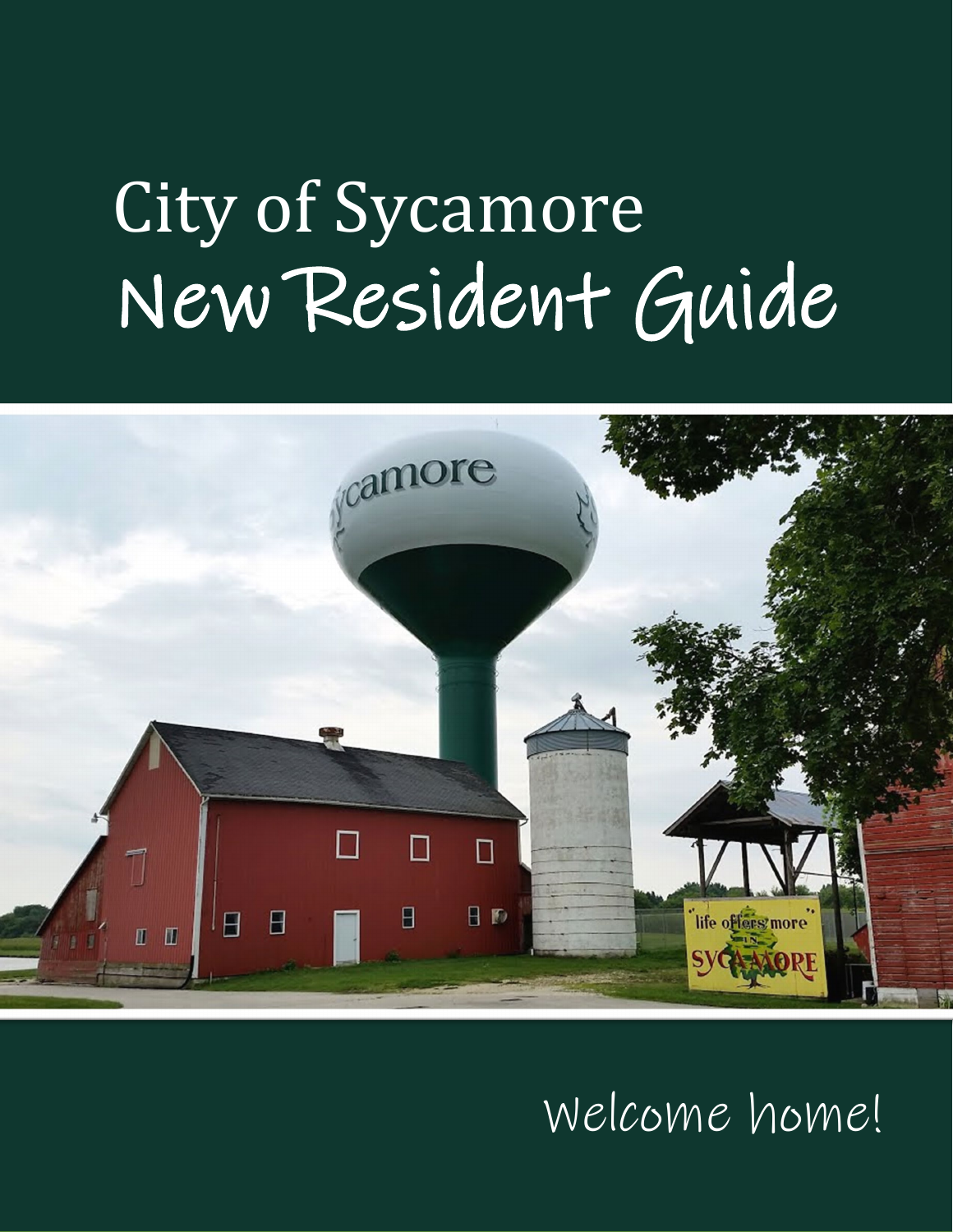# LOCAL GOVERNMENT j

The City of Sycamore is a home-rule community with a Council-Manager form of government. The Sycamore City Council meets on the first and third Mondays of every month at 7:00 PM. Meetings are held in the Council Chambers on the 2<sup>nd</sup> floor of the Sycamore Center at 308 West State Street in downtown Sycamore. City offices are also located in the Sycamore Center and are open for business Monday through Friday, 8:00 AM to 5:00 PM.

Please visit the City of Sycamore on the web a[t www.cityofsycamore.com.](http://www.cityofsycamore.com/)

| $M$ AYOR $-$ Steve Braser   | (815) 895-4517   sbraser@cityofsycamore.com |
|-----------------------------|---------------------------------------------|
| CITY MANAGER - Michael Hall | (815) 895-4853   mhall@cityofsycamore.com   |

ALDERPERSONS —

FIRST WARD: Josh Huseman 1138 Arneita Street (815) 757-7402 [jhuseman@cityofsycamore.com](mailto:jhuseman@cityofsycamore.com)

SECOND WARD:

 Chuck Stowe 314 North California Street (815) 739-5558 [videodr@aol.com](mailto:videodr@aol.com)

THIRD WARD: Nancy Copple 815 Birchwood Drive (815) 899-2516 [ncopple@cityofsycamore.com](mailto:ncopple@cityofsycamore.com)

FOURTH WARD: David Stouffer 1133 Bailey Drive (815) 970-4512 [Dstouffer222@gmail.com](mailto:Dstouffer222@gmail.com) Alan Bauer 349 Home Street (815) 895-9318 [alderbauer@comcast.net](mailto:alderbauer@comcast.net)

Pete Paulsen 1020 Michael Street (815) 762-1601 [Sycamore2ndWard@gmail.com](mailto:Sycamore2ndWard@gmail.com)

Jeff Fischer 1164 Bristol Drive E (815) 751-2838 [jsfischer57@gmail.com](mailto:jsfischer57@gmail.com)

Virginia Sherrod 170 McLaren Drive South (815) 508-9446 [vsherrod@cityofsycamore.com](mailto:vsherrod@cityofsycamore.com)

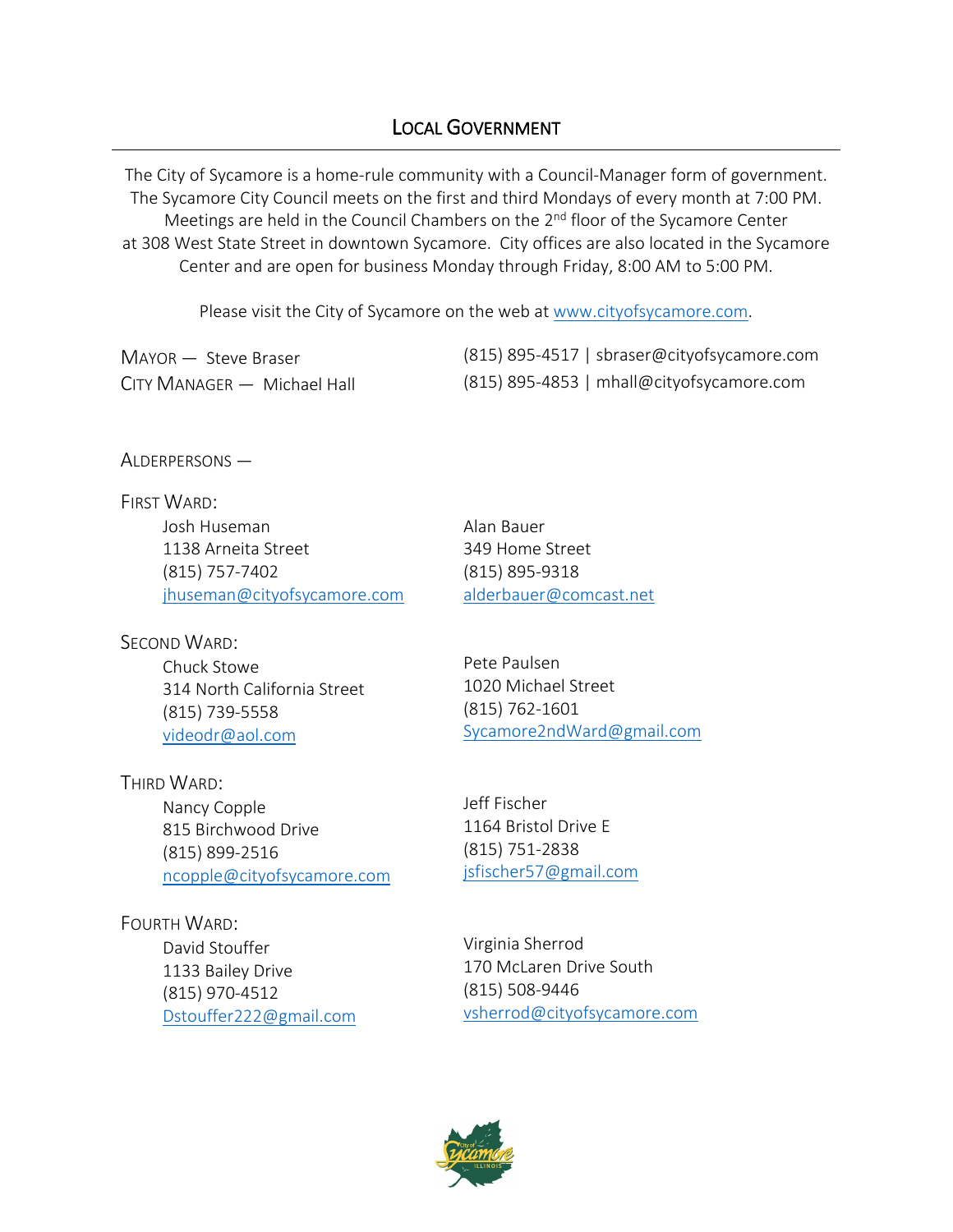CITY ADMINISTRATION Michael Hall, *City Manager* 308 W. State Street (815) 895-4853 (815) 895-1760 (fax) [www.cityofsycamore.com](http://www.cityofsycamore.com/)

CITY CLERK'S OFFICE Mary Kalk, *City Clerk* 308 W. State Street (815) 895-4515 (815) 899-2054 (fax)

POLICE DEPARTMENT Jim Winters, *Chief of Police* 535 DeKalb Avenue Non-emergency: (815) 895-3435 FIRE DEPARTMENT Pete Polarek, *Fire Chief* Fire Station 1: 535 DeKalb Avenue Non-emergency: (815) 895-4514 Fire Station 2: 2100 Frantum Road Non-emergency: (815) 895-1815

COMMUNITY DEVELOPMENT DEPARTMENT John Sauter, *Director* 541 DeKalb Avenue (815) 895-4434 (815) 895-7572 (fax)

BUSINESS OFFICE Brien Martin, *Finance Director* 308 W. State Street (815) 895-4920 (815) 895-1760 (fax)

PUBLIC WORKS DEPARTMENT Matt Anderson, *Director* Street Division: 475 North Cross Street (815) 895-3545 Waste Water Treatment Division: (815) 895-2992 Water Division: 202 East Page Street (815) 895-4516

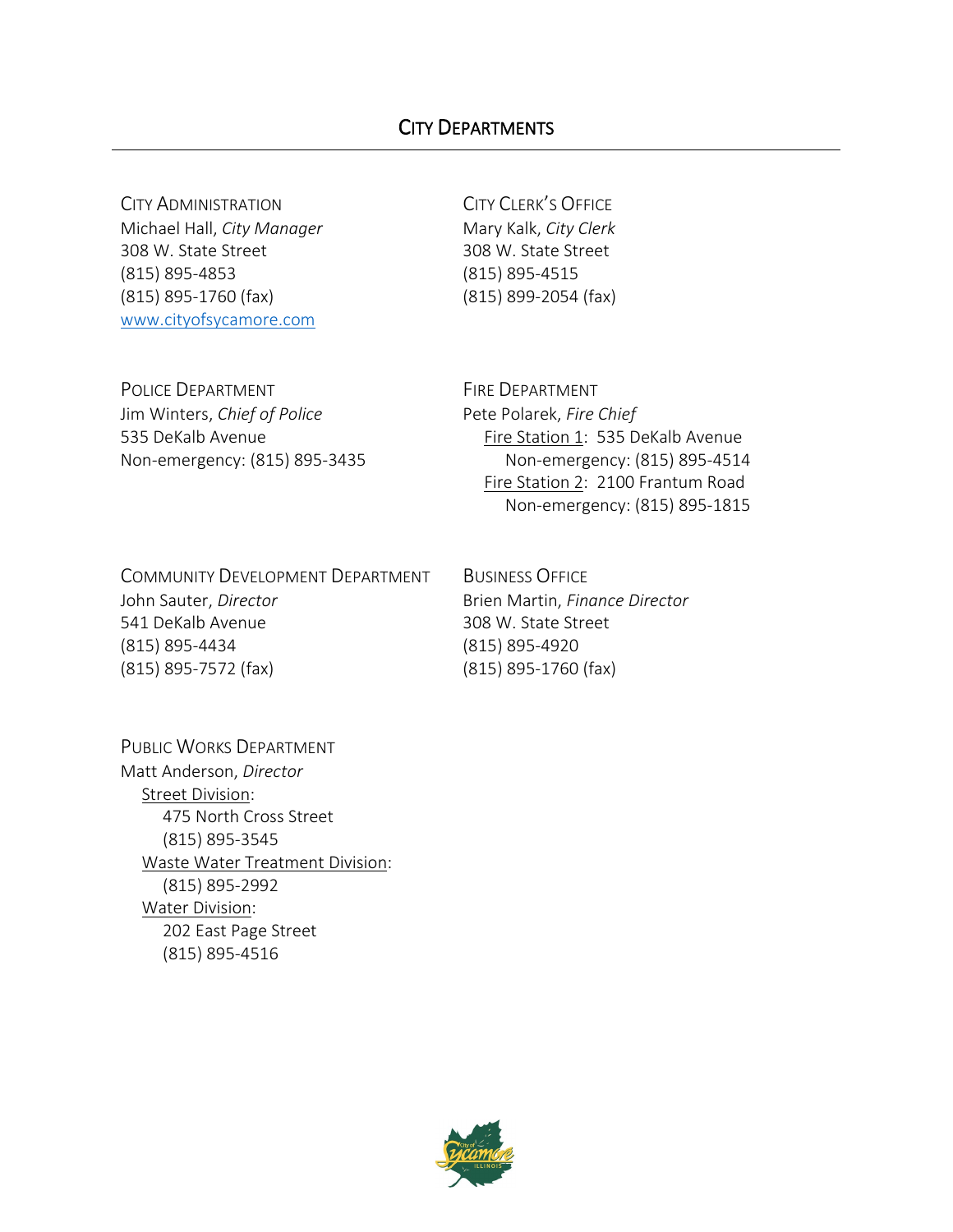# COUNTY, STATE, AND FEDERAL GOVERNMENT j

COUNTY GOVERNMENT DeKalb County Administration Building 110 East Sycamore Street Sycamore, IL 60178 (815) 895-7189

DeKalb County Courthouse 133 West State Street Sycamore, IL 60178 [www.d](http://www.dekalbcounty.org/)[ekalbcounty.org](http://www.dekalbcounty.org/)

STATE SENATOR Dave Syverson (R), *35th District*

*Rockford Office:* State of Illinois Building 200 South Wyman, Suite 302 Rockford, IL 61101 (815) 987-7555

STATE REPRESENTATIVE Jeff Keicher (R), *70th District*

*Sycamore Office:* 158 West State Street, Suite C Sycamore, IL 60178 (815) 748-3494

U.S. SENATORS Richard J. Durbin (D-Illinois)

Tammy Duckworth (D-Illinois)

*D.C. Office:* 711 Hart Senate Building Washington, DC 20510 (202) 224-2152

*Chicago Office:* 230 S Dearborn Street, Suite 3892 Chicago, IL 60604 (312) 353-4952

*D.C. Office:* 524 Hart Senate Building Washington, DC 20510 (202) 224-2854

*Chicago Office:* 230 S Dearborn Street, Suite 3900 Chicago, IL 60604 (312) 886-3506

U.S. REPRESENTATIVE Lauren Underwood (D-Illinois), *14th District*

*D.C*. *Office:* 1118 Longworth HOB Washington, DC 20515 (202) 225-2976

*West Chicago District Office:* 490 E Roosevelt Road, Suite 2022 West Chicago, IL 60185 (630) 549-2190

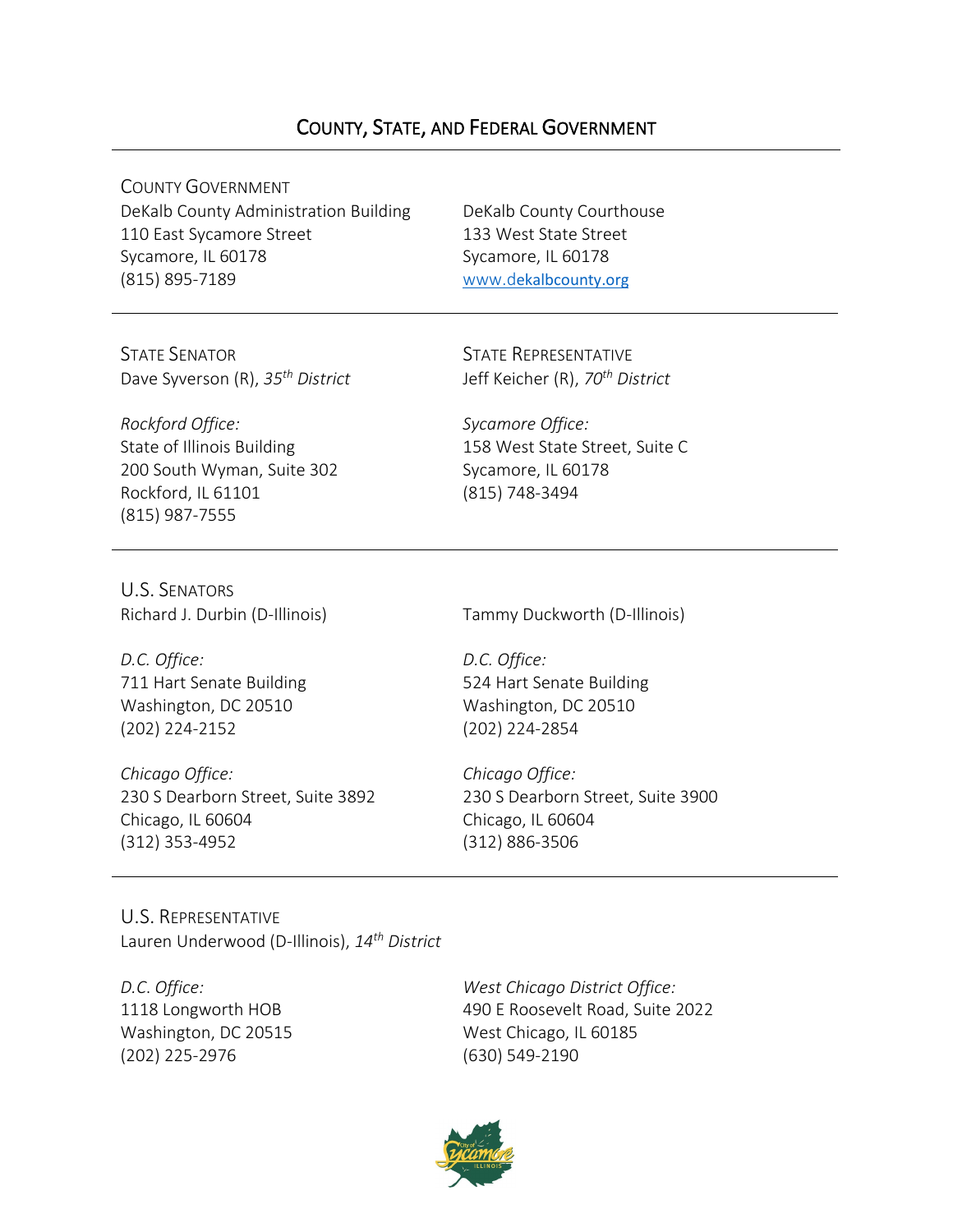ELECTRIC SERVICE ComEd (800) 334-7661 [www.comed.com](http://www.comed.com/)

CABLE SERVICE Comcast (800) 934-6489 [www.comcast.com](http://www.comcast.com/) NATURAL GAS SERVICE NICOR (888) 642-6748 [www.nicorgas.com](http://www.nicorgas.com/)

TELEPHONE SERVICE Frontier (866) 573-9972 www.frontier.com

WATER SERVICE City of Sycamore Water Division (815) 895-4516

REFUSE SERVICE Waste Management (800) 796-9696

*\*\* Water and refuse are billed together through the City of Sycamore.*

# **TRANSPORTATION** j

DEKALB-SYCAMORE AREA TRANSPORTATION

Public Transportation (Public, Paratransit, and Regional Transportation Links) [www.cityofdekalb.com/47](http://www.cityofdekalb.com/473/transit)3/transit

Transit Department 1216 Market Street DeKalb, IL 60115

Transit Manager: (815) 748-2370 Transit Planning & Grants Coordinator: (815) 748-2369

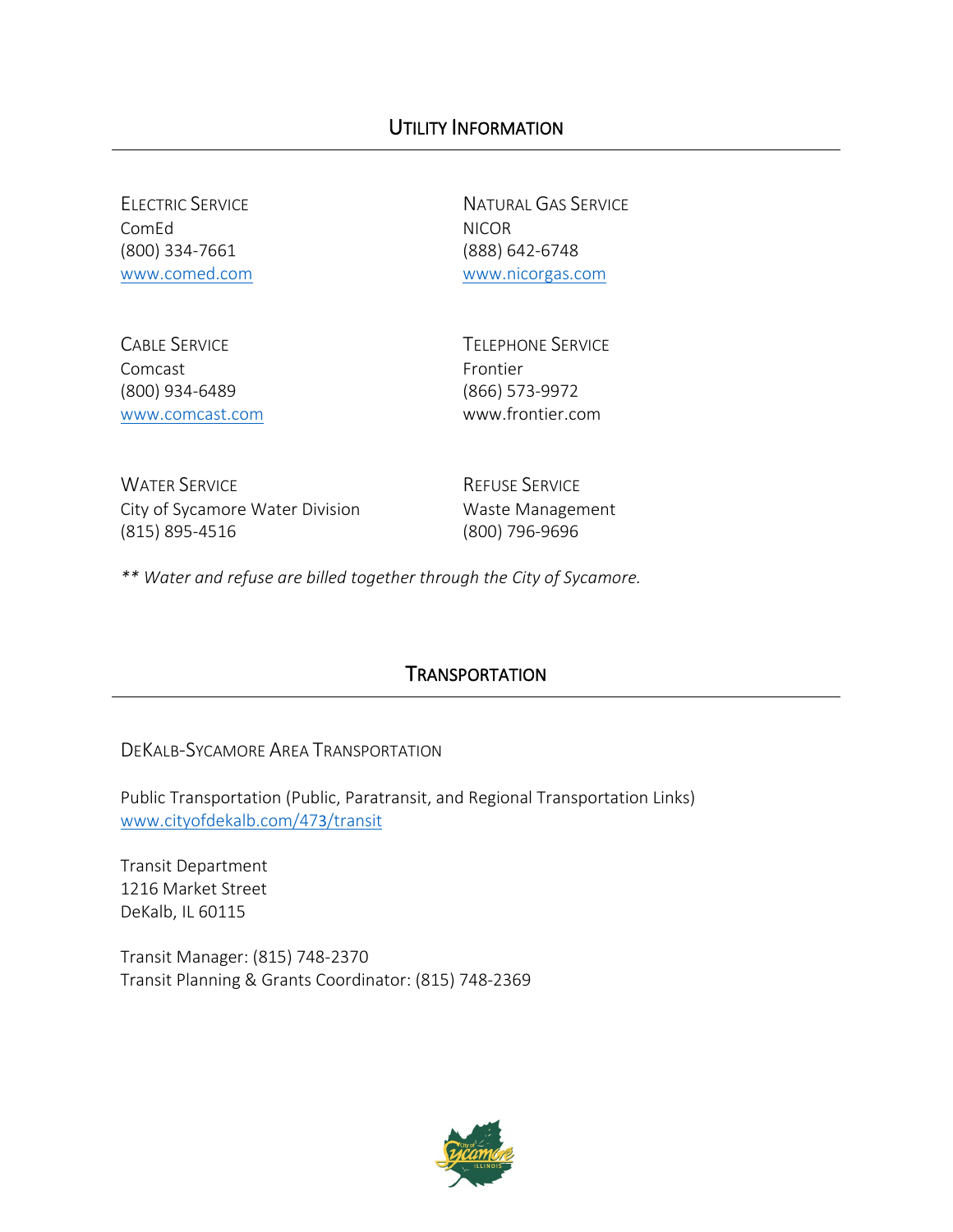SYCAMORE COMMUNITY UNIT SCHOOL DISTRICT #427 245 W Exchange Street | (815) 899-8100 | [www.syc427.org](http://www.syc427.org/)

ELEMENTARY SCHOOLS

 North Elementary School 1680 Brickville Road (815) 899-8209

 North Grove Elementary School 850 Republic Avenue (815) 899-8124

 South Prairie Elementary School 820 Borden Avenue (815) 899-8299

 Southeast Elementary School 718 South Locust Street (815) 899-8219

 West Elementary School 240 South Fair Street (815) 899-8199

MIDDLE SCHOOL

 Sycamore Middle School 150 Maplewood Drive (815) 899-8170

HIGH SCHOOL Sycamore High School 427 Spartan Trail (815) 899-8160

PRIVATE SCHOOLS Cornerstone Christian Academy 355 North Cross Street (815) 895-8522

 St. Mary's Catholic School 222 Waterman Street (815) 895-5215

HIGHER EDUCATION INSTITUTIONS Northern Illinois University 1425 West Lincoln Highway DeKalb, IL (815) 753-0446 [www.niu.edu](http://www.niu.edu/)

 Kishwaukee College 21193 Malta Road Malta, IL 60150 (815) 825-2086 www.k[ishwaukeecollege](http://www.kishwaukeecollege.edu/).edu